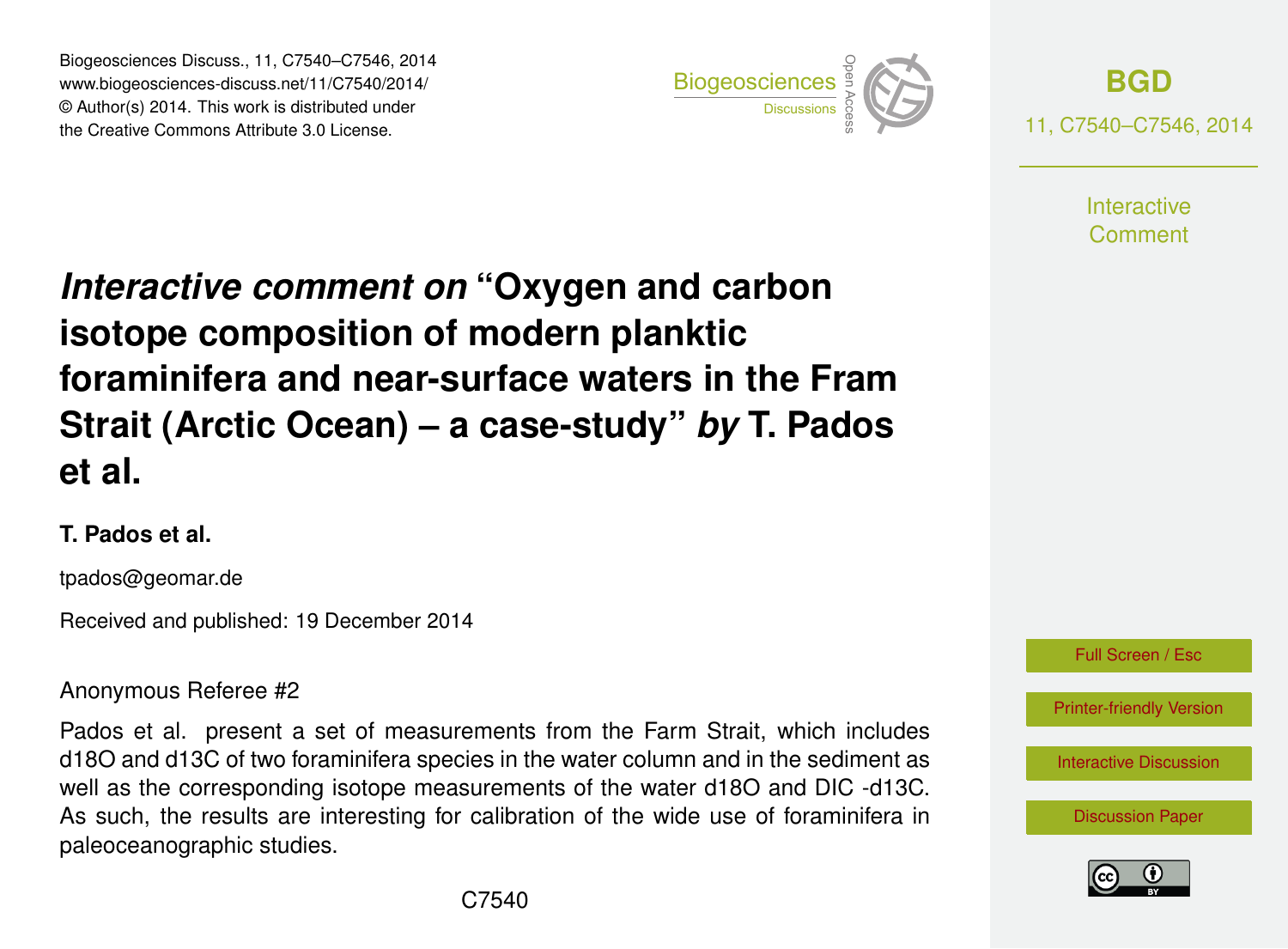1. Comment: I have two major concerns, which are of a general nature: 1. what is the degree of the overlap between this paper and the Pados and Spielhagen (in press) paper? I did not see the later and cannot comment on that.

Authors' response: As mentioned in line 12-14 on page 8638, we analysed in the above-mentioned two manuscripts (Pados and Spielhagen, 2014 and present manuscript) the same samples taken during cruise ARKXXVI/1. However, the aims of the two studies are completely different and they were meant to give a detailed description of planktic foraminiferal fauna in the sampled area from two different perspectives. Pados and Spielhagen, 2014 focuses on the ecology (faunal composition and depth distribution) of planktic foraminifera, while the present manuscript reports on the stable isotope composition of the tests and aims at discussing the effects of environmental factors on the oxygen and carbon isotope composition of the shells. As the two papers are associated, the data presented in Pados and Spielhagen, 2014 holds important background information for present study as well. However, not every reader of present paper may want/will be able to download and read the other manuscript only to get an overview over the research area. Therefore, in chapter 4.2 we shortly summarized the results of Pados and Spielhagen, 2014.

2. Comment: 2. Overall, when isotopic differences are discussed (between water column and sediment or between water column foram and calculated equilibrium) the rigorous Standard deviation should be presented. I also suggest to put the differences in a graphic presentation to make it clear to the reader.

Authors' response: The reviewer is right, we added the standard deviation in the adequate places. However, the reviewer's request for a graphic presentation of the differences "between water column and sediment or between water column foram and calculated equilibrium" leaves us a bit puzzled. These data are presented as red, blue and dashed green lines in Fig. 7, and we think that the differences can easily be picked visually from the horizontal offsets between the lines. Of course we could add another figure and display the offsets as horizontal bars of different length plotted on the red

### **[BGD](http://www.biogeosciences-discuss.net)**

11, C7540–C7546, 2014

Interactive **Comment** 



[Printer-friendly Version](http://www.biogeosciences-discuss.net/11/C7540/2014/bgd-11-C7540-2014-print.pdf)

[Interactive Discussion](http://www.biogeosciences-discuss.net/11/8635/2014/bgd-11-8635-2014-discussion.html)

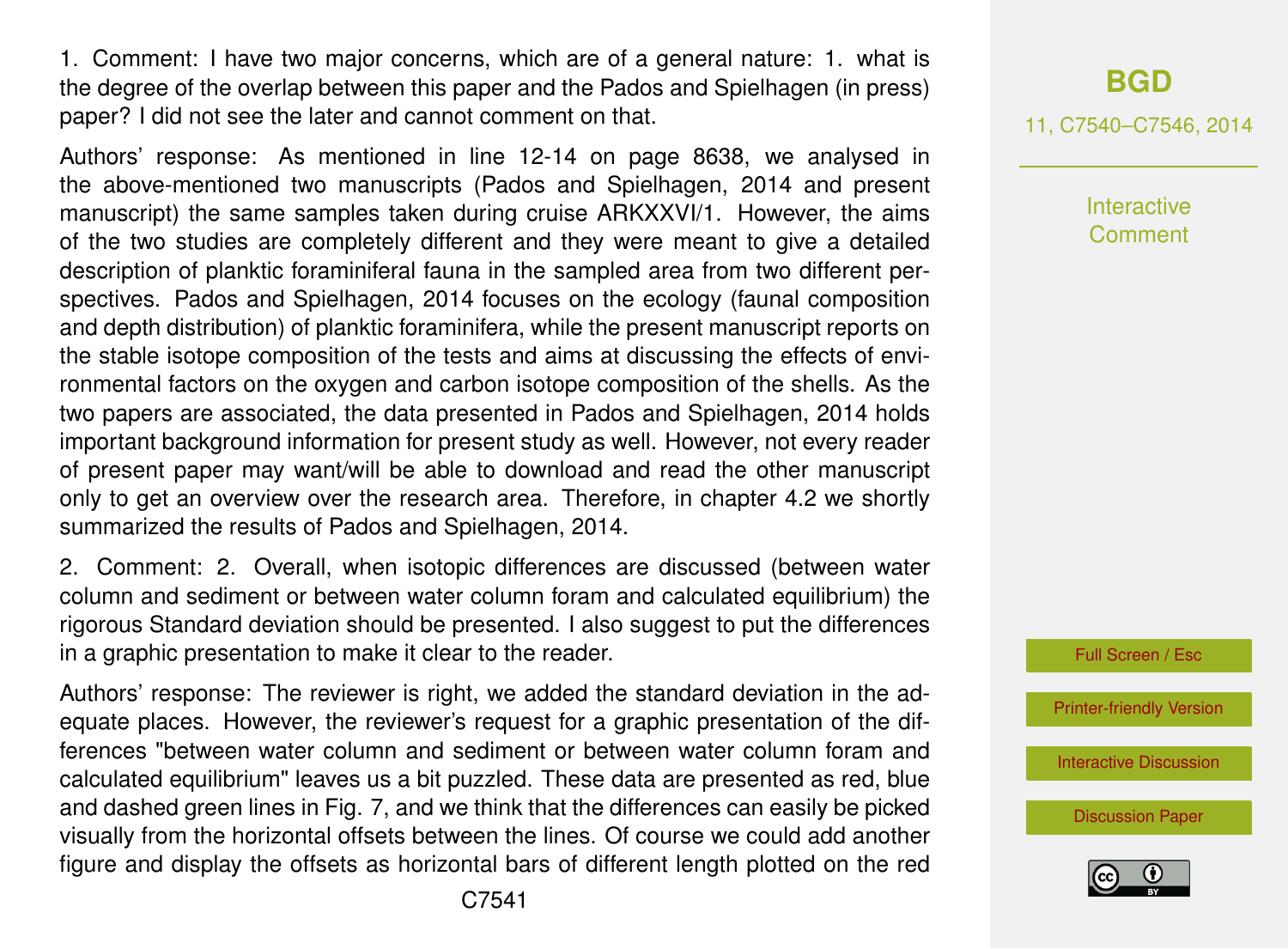dots (data points) in the red lines. However, we do not think that this would make the differences more obvious that they already are from current Figure 7.

Changes in the manuscript: We have added the standard deviations in the adequate places.

Other comments:

1. page 2 line9-10: why do you ignore temperature?

Authors' response: We regret that we had forgotten to mention the kinetic effect that temperature exhibits on the  $\delta$ 180 -variability of foraminifera.

Changes in the manuscript: We have added this information in the third sentence of the Introduction chapter.

2. Page 2 line 22: is it carbon or oxygen or both?

Authors' response and changes in the manuscript: Both carbon and oxygen isotope ratios of the calcite shell decrease with increasing seawater carbonate ion concentration (Spero et al., 1997). We added this information to the sentence.

3. Page 3 line 8: what are the disciplines?

Authors' response and changes in the manuscript: The reviewer is right. We have changed ""results from a multidisciplinary approach" to a more appropriate "results from isotopic analyses".

4. Page 5 line 23: please add oC to T.

Authors' response and changes in the manuscript: Agreed. We have changed "T" to "T( $^{\circ}$ C)".

5. Page 6 Figure 4: axis of isotopes are missing from the graphs

Authors' response and changes in the manuscript: In Figure 4 the lower x-axis represents the axis for both temperature and isotopes, while the upper x-axis is for the

## **[BGD](http://www.biogeosciences-discuss.net)**

11, C7540–C7546, 2014

**Interactive Comment** 

Full Screen / Esc

[Printer-friendly Version](http://www.biogeosciences-discuss.net/11/C7540/2014/bgd-11-C7540-2014-print.pdf)

[Interactive Discussion](http://www.biogeosciences-discuss.net/11/8635/2014/bgd-11-8635-2014-discussion.html)

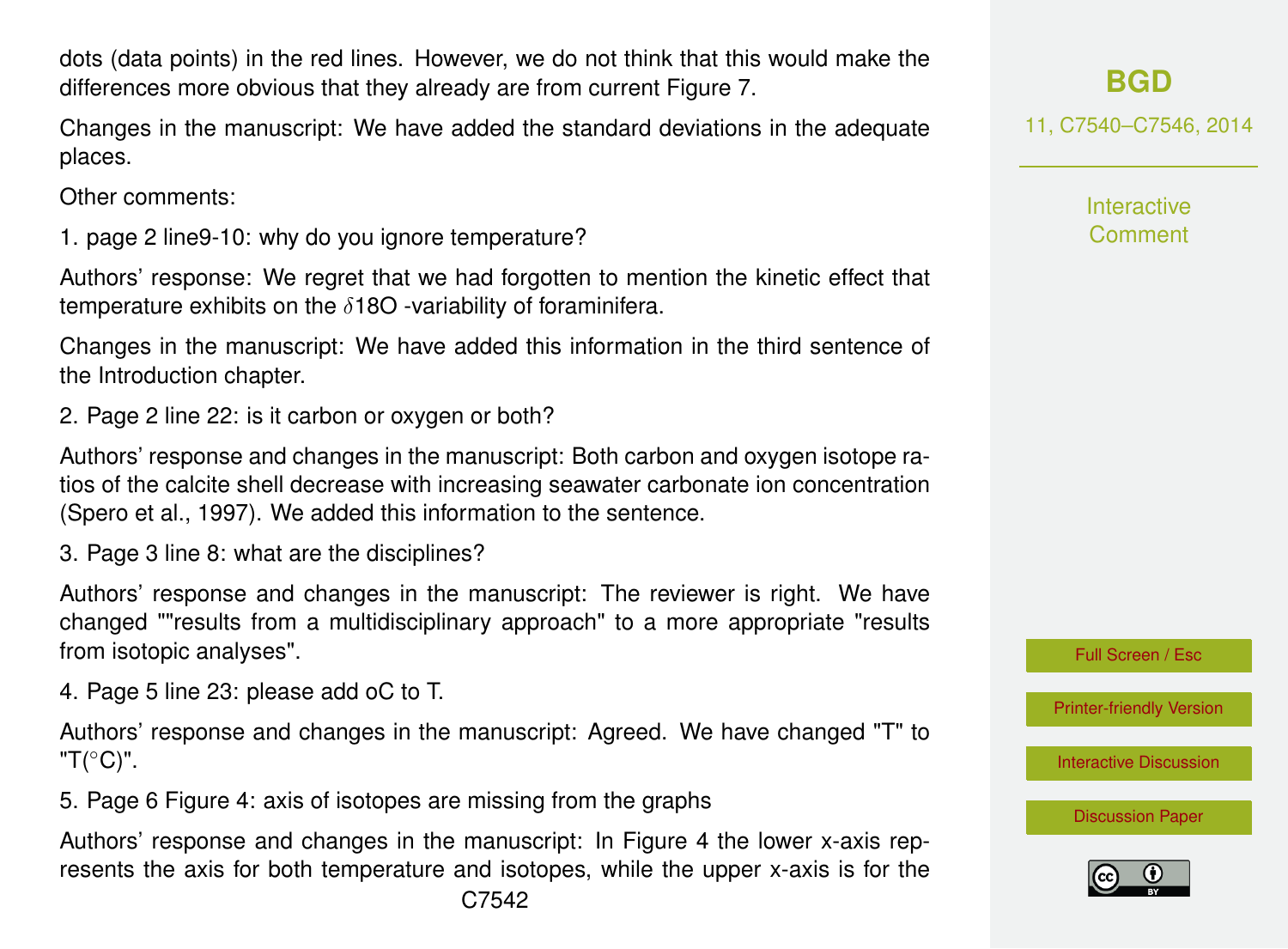salinity. We added this the information to the figure caption.

6. Page 6: what is the slope of d18O/salinity

Authors' response and changes in the manuscript: We have added a regression line and the corresponding equation to Fig. 3.

7. Page 7: Fig 7 appears before Fig. 5-6 8.

Authors' response and changes in the manuscript: The reviewer is right. We have corrected the order of figures and have changed the figure references in the text accordingly.

8. Page 7 line 27: please add STDEV to all numbers

Authors' response and changes in the manuscript: We added the STDEV to all numbers.

9. Page 8 line 7: please put numbers + STDEV on highest and lowest

Authors' response and changes in the manuscript: We put the numbers but as they are row values we cannot provide any standard deviations.

10. Page 9 line 3: this is not a theoretical equation. It is an empirical calibration

Authors' response and changes in the manuscript: We have changed "theoretical d18O value" to "potential d18O value".

11. Page 9 line 20-26: please provide numbers

Authors' response and changes in the manuscript: We added the numbers where appropriate.

12. Page 10 line 5: needs a better explanation although rejected later

Authors' response and changes in the manuscript: Here we refer to the theory of Volkmann & Mensch (2001). Similar to us, they observed greater offsets between the **[BGD](http://www.biogeosciences-discuss.net)**

11, C7540–C7546, 2014

**Interactive Comment** 

Full Screen / Esc

[Printer-friendly Version](http://www.biogeosciences-discuss.net/11/C7540/2014/bgd-11-C7540-2014-print.pdf)

[Interactive Discussion](http://www.biogeosciences-discuss.net/11/8635/2014/bgd-11-8635-2014-discussion.html)

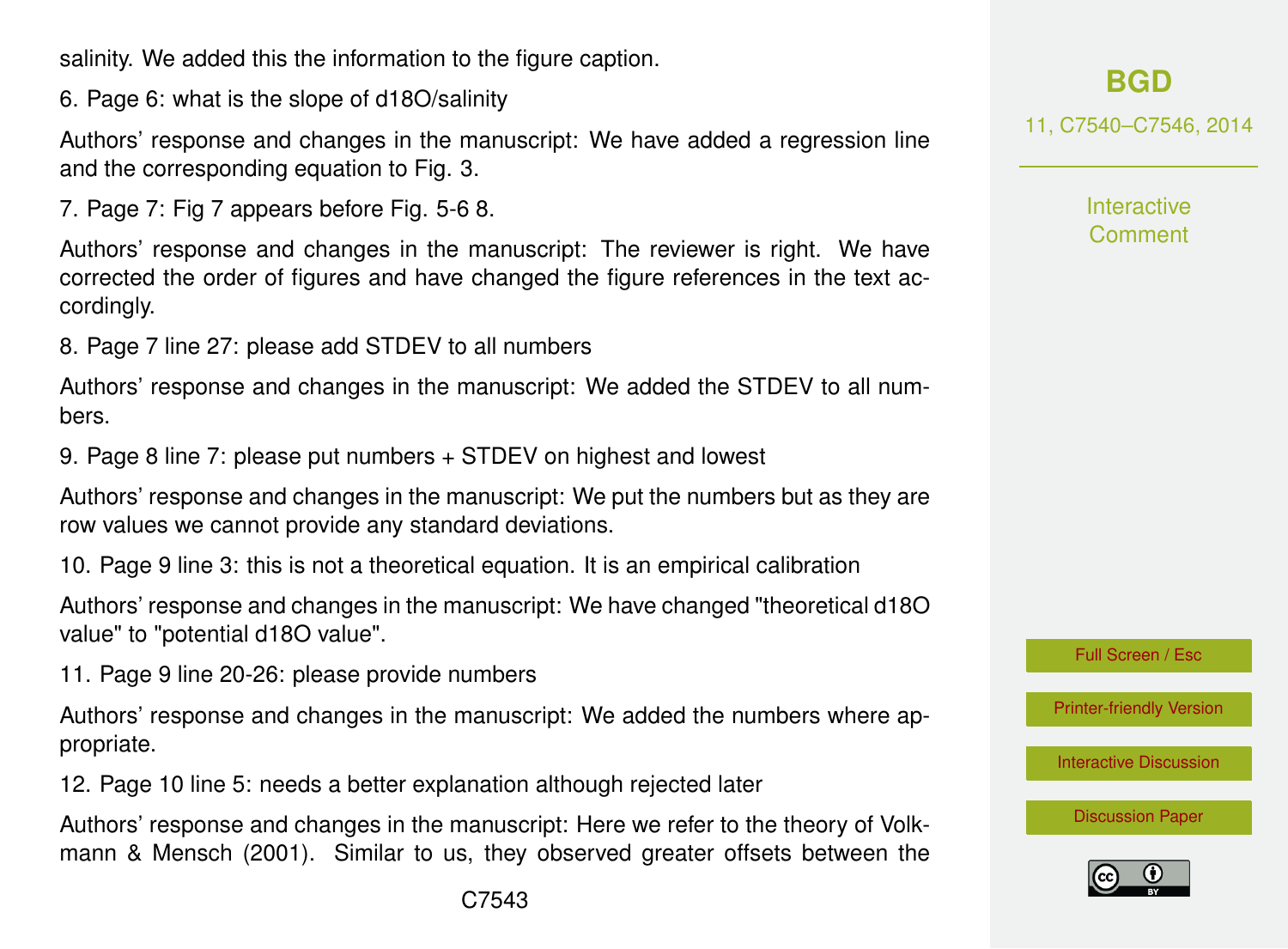equilibrium calcite values and the oxygen isotope composition of tests under the sea ice. They conclude that unfavourable conditions here make the individuals grow faster (i.e., increase their metabolism). However this statement it is not explained furthermore in their paper, among other things, this is why we cannot agree with it. Nevertheless, we followed the suggestion of the reviewer and added the above explanation to the text.

13. Page 10 line 12: do you numbers to support the claim of high Primary Production? The d13C does not show it.

Authors' response: In Pados and Spielhagen, 2014 we reported on a major increase in absolute abundances of planktic foraminifera at the sea ice margin, probably caused by enhanced phytoplankton biomass. The ice margin offers increased food supply for the foraminifera with higher primary production caused by diatoms that are the major food source for N. pachyderma (Hemleben et al. 1989). Diatoms typically do not develop well under permanent ice cover due to the light limitation, but they prefer seasonally stratified water conditions that occur in the marginal ice zone (Smith et al. 1987; Williams 1993). Ice melting increases stratification and consequently the stability of the water column, which triggers phytoplankton blooms (Alexander 1980).

Changes in the manuscript: We added a sentence with three references (Alexander 1980; Carstens et al. 1997; Pados & Spielhagen 2014) to support the hypothesis of high primary production.

14. Page 12 line 9: please change throughout the text to either station numbers or longitude.

Authors' response and changes in the manuscript: We changed the station numbers to longitude or provided both information.

15. page 13 line 20: needs STDEV

Authors' response and changes in the manuscript: We have added the standard devi-

11, C7540–C7546, 2014

**Interactive** Comment

Full Screen / Esc

[Printer-friendly Version](http://www.biogeosciences-discuss.net/11/C7540/2014/bgd-11-C7540-2014-print.pdf)

[Interactive Discussion](http://www.biogeosciences-discuss.net/11/8635/2014/bgd-11-8635-2014-discussion.html)

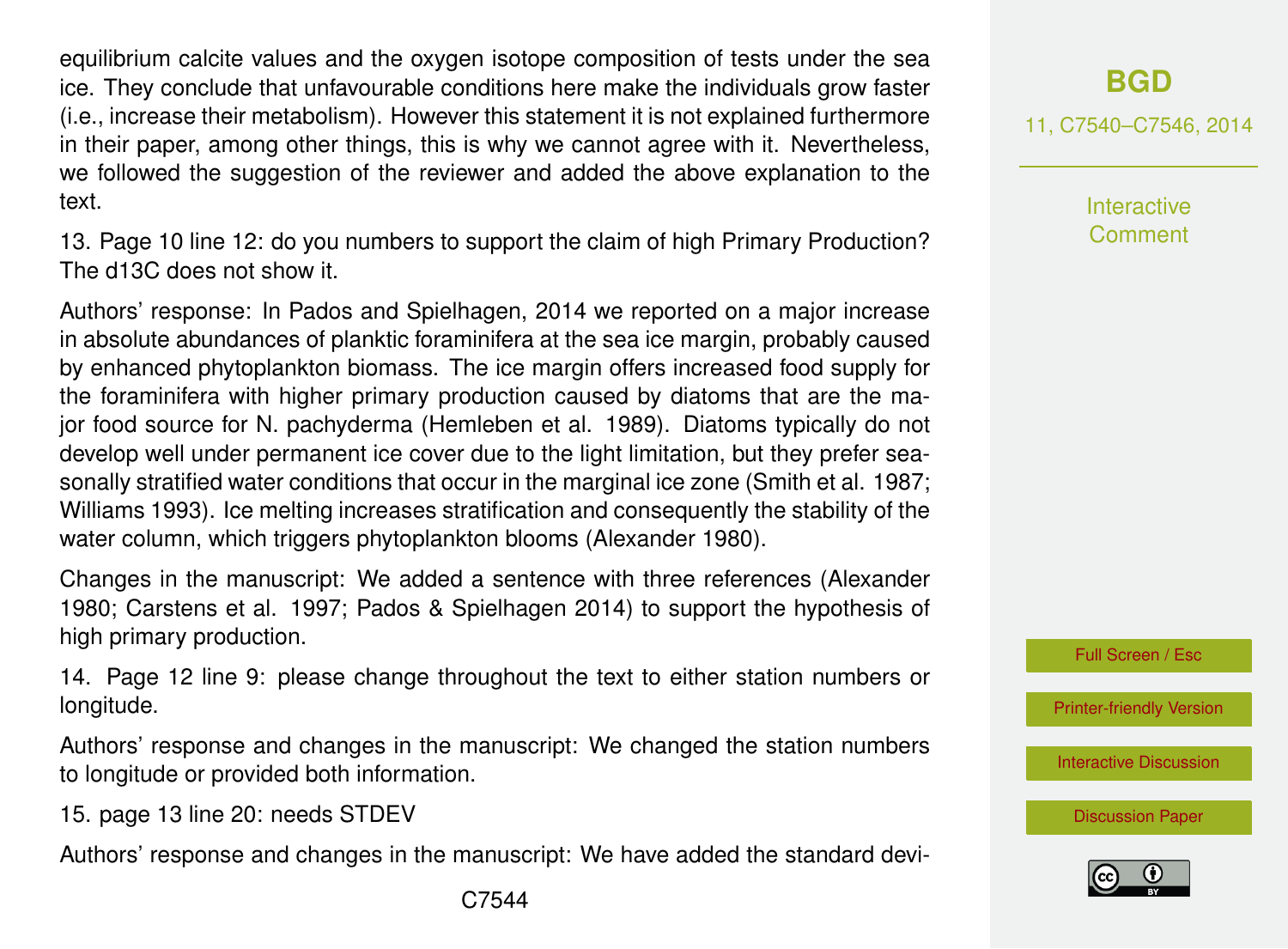ations to the manuscript.

16. Page 14 line 1-2: not clear

Authors' response and changes in the manuscript: We have rephrased the sentence for a better understanding.

17. Page 14 +STDEV

Authors' response and changes in the manuscript: We provided the standard deviations.

18. Page 14 Line 6-13: this is a place where the differences should be graphically presented.

Authors' response and changes in the manuscript: As explained above (response to reviewer's major comment no. 2), we do not think that an additional figure would make the differences more obvious than they are in Figs. 7 and 8. Instead, we have slightly expanded the text discussing the results displayed in Figs. 7 and 8 to lead the reader to the important points. (Note: in the revised manuscript Fig. 7 changed to Fig. 5, see comment 7).

19. Page 15 line 1-5: this contradicts the conclusion of oxygen difference between sediment and water column. If the Suess effect is the explanation it is restricted to 250 years and not 1-3Ka.

Authors' response: We do not fully understand this comment. We believe that we have explained in sufficient detail that there is a significant age difference between the living foraminifera from the water column and the dead specimens from the sediment surface samples (the latter having an average age of ca. 1 ky). The significance of this age difference lies in the developments that have occurred in the last ca. 100 years: A freshening of the Arctic Ocean near-surface waters (resulting in lower  $\delta$ 180) and the intrusion of low-δ13C carbon dioxide (Suess effect). Since the foraminifera from the water column have both lower  $\delta$ 13C and  $\delta$ 18O than those from the surface sediments, 11, C7540–C7546, 2014

**Interactive Comment** 



[Printer-friendly Version](http://www.biogeosciences-discuss.net/11/C7540/2014/bgd-11-C7540-2014-print.pdf)

[Interactive Discussion](http://www.biogeosciences-discuss.net/11/8635/2014/bgd-11-8635-2014-discussion.html)